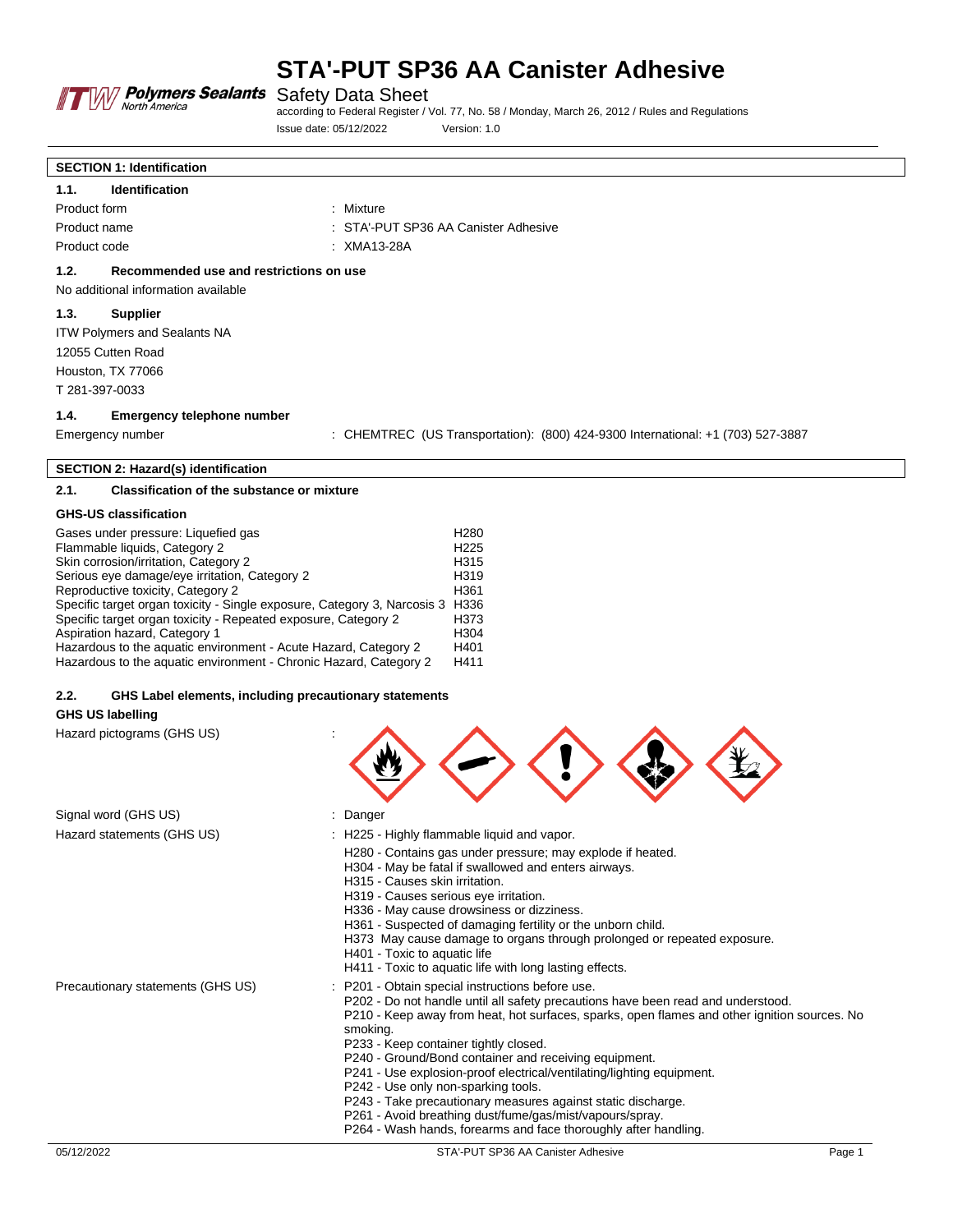Safety Data Sheet

according to Federal Register / Vol. 77, No. 58 / Monday, March 26, 2012 / Rules and Regulations

P270 - Do not eat, drink or smoke when using this product. P271 - Use only outdoors or in a well-ventilated area. P273 - Avoid release to the environment. P280 - Wear protective gloves, protective clothing, chemical goggles, & face protection. P301+P310 - IF SWALLOWED: Immediately call poison center/doctor/... P302+P352 - If on skin: Wash with plenty of water. P303+P361+P353 - IF ON SKIN (or hair): Take off immediately all contaminated clothing. Rinse skin with water/shower P304+P340 - IF INHALED: Remove person to fresh air and keep comfortable for breathing P305+P351+P338 - IF IN EYES: Rinse cautiously with water for several minutes. Remove contact lenses, if present and easy to do. Continue rinsing P308+P313 - If exposed or concerned: Get medical advice/attention. P314 - Get medical advice/attention if you feel unwell. P331 - Do NOT induce vomiting. P332+P313 - If skin irritation occurs: Get medical advice/attention. P337+P313 - If eye irritation persists: Get medical advice/attention. P362+P364 - Take off contaminated clothing and wash it before reuse. P370+P378 - In case of fire: Use media other than water to extinguish. P391 - Collect spillage. P403+P233 - Store in a well-ventilated place. Keep container tightly closed. P403+P235 - Store in a well-ventilated place. Keep cool. P405 - Store locked up. P501 - Dispose of contents/container to hazardous or special waste collection point, in accordance with local, regional, national and/or international regulation.

### **2.3. Other hazards which do not result in classification**

No additional information available

#### **2.4. Unknown acute toxicity (GHS US)**

Not applicable

#### **SECTION 3: Composition/information on ingredients**

#### **3.1. Substances**

Not applicable

#### **3.2. Mixtures**

| Name               | <b>Product identifier</b> | %         |
|--------------------|---------------------------|-----------|
| Acetone            | (CAS-No.) 67-64-1         | $15 - 40$ |
| Hexane             | (CAS-No.) 110-54-3        | $10 - 30$ |
| n-Heptane          | (CAS-No.) 142-82-5        | $10 - 30$ |
| Methylcyclopentane | (CAS-No.) 96-37-7         | $10 - 30$ |
| Cyclohexane        | (CAS-No.) 110-82-7        | $1 - 5$   |

**\* In accordance with paragraph (i) of the OSHA Hazard Communication Standard (29 CFR §1910.1200), the specific chemical identity or exact weight % has been withheld as a trade secret**

| <b>SECTION 4: First-aid measures</b>                            |                                                                                                                                                                                                                                                                         |  |  |
|-----------------------------------------------------------------|-------------------------------------------------------------------------------------------------------------------------------------------------------------------------------------------------------------------------------------------------------------------------|--|--|
| Description of first aid measures<br>4.1.                       |                                                                                                                                                                                                                                                                         |  |  |
| First-aid measures general                                      | : If exposed or concerned, get medical attention/advice. Show this safety data sheet to the<br>doctor in attendance. Wash contaminated clothing before re-use. Never give anything to an<br>unconscious person.                                                         |  |  |
| First-aid measures after inhalation                             | : IF INHALED: Remove to fresh air and keep at rest in a position comfortable for breathing. Get<br>medical attention. If breathing is difficult, supply oxygen. If breathing has stopped, give artificial<br>respiration.                                               |  |  |
| First-aid measures after skin contact                           | : IF ON SKIN (or clothing): Remove affected clothing and wash all exposed skin with water for at<br>least 15 minutes. If irritation develops or persists, get medical attention immediately.                                                                            |  |  |
| First-aid measures after eye contact                            | : IF IN EYES: Immediately flush with plenty of water for at least 15 minutes. Remove contact<br>lenses if present and easy to do so. Get medical attention immediately. Continue rinsing.                                                                               |  |  |
| First-aid measures after ingestion                              | : IF SWALLOWED: rinse mouth thoroughly. Do not induce vomiting without advice from poison<br>control center or medical professional. Get medical attention immediately.                                                                                                 |  |  |
| 4.2.<br>Most important symptoms and effects (acute and delayed) |                                                                                                                                                                                                                                                                         |  |  |
| Symptoms/effects                                                | : Causes skin irritation. Causes serious eye irritation. Suspected of damaging fertility or the<br>unborn child. May be fatal if swallowed and enters airways. May cause drowsiness or<br>dizziness. May cause damage to organs through prolonged or repeated exposure. |  |  |
| Symptoms/effects after inhalation                               | : May be fatal if swallowed and enters airways.                                                                                                                                                                                                                         |  |  |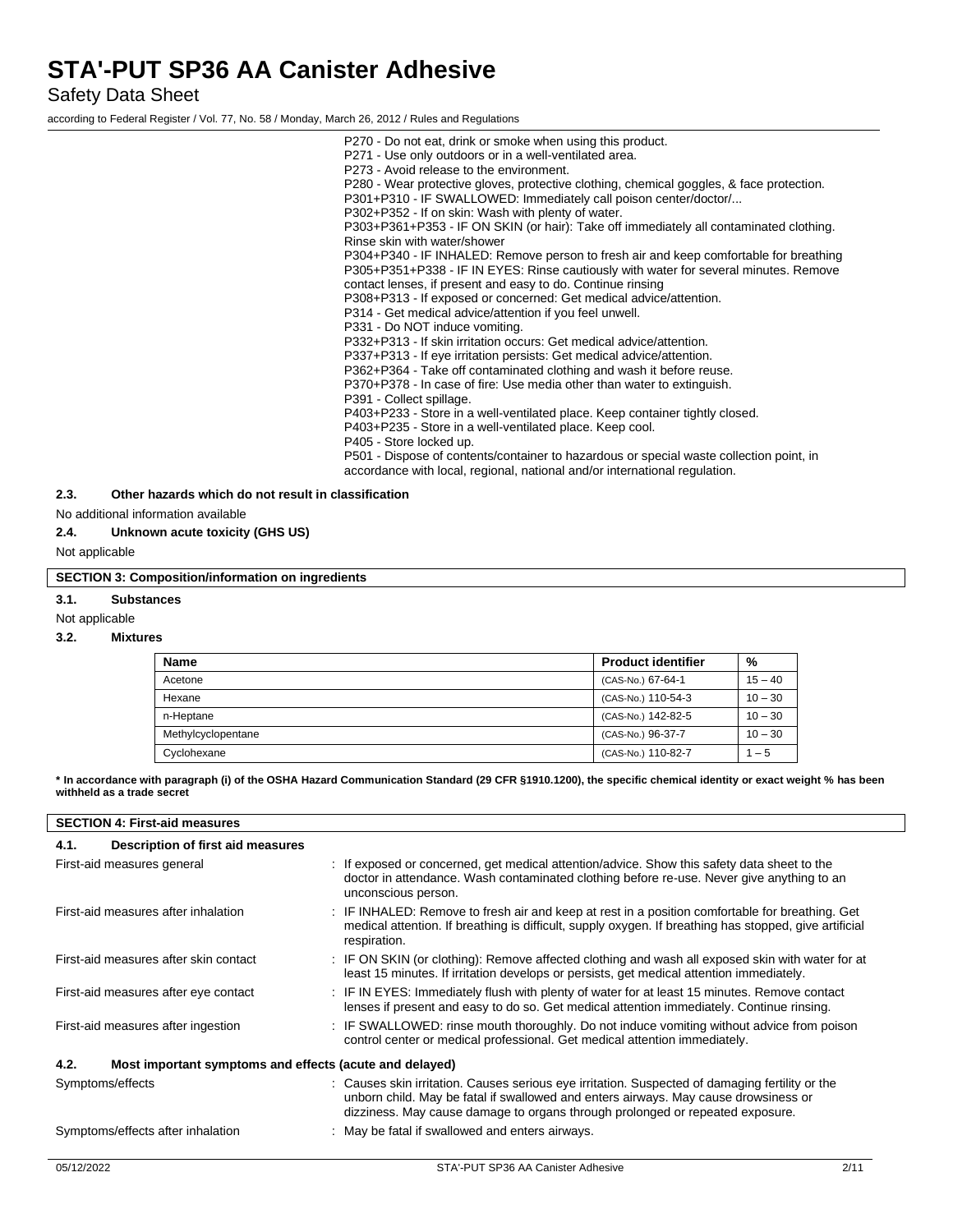# Safety Data Sheet

according to Federal Register / Vol. 77, No. 58 / Monday, March 26, 2012 / Rules and Regulations

| Symptoms/effects after skin contact | : Causes skin irritation.                                                                                                                        |
|-------------------------------------|--------------------------------------------------------------------------------------------------------------------------------------------------|
| Symptoms/effects after eye contact  | : Causes serious eye irritation.                                                                                                                 |
| Symptoms/effects after ingestion    | : May cause gastrointestinal irritation.                                                                                                         |
| Chronic symptoms                    | : Suspected of damaging fertility. Suspected of damaging the unborn child. May cause damage<br>to organs through prolonged or repeated exposure. |

#### **4.3. Immediate medical attention and special treatment, if necessary**

No additional information available **SECTION 5: Fire-fighting measures**

# **5.1. Suitable (and unsuitable) extinguishing media** Suitable extinguishing media : Foam. Carbon dioxide. Dry powder. Water spray. **5.2. Specific hazards arising from the chemical** Fire hazard **in the summable in the set of the set of the set of the set of the set of the set of the set of the set of the set of the set of the set of the set of the set of the set of the set of the set of the set of the** Explosion hazard  $\Box$  : Product is not explosive. Reactivity **Secure 20 August 2018** : No dangerous reactions known under normal conditions of use. **5.3. Special protective equipment and precautions for fire-fighters** Precautionary measures fire **interest in the Community Community** Eliminate all ignition sources if safe to do so. Firefighting instructions : Exercise caution when fighting any chemical fire. Use water spray or fog for cooling exposed containers. Do not dispose of fire-fighting water in the environment. Protection during firefighting **intertion** : Do not enter fire area without proper protective equipment, including respiratory protection. Self-contained breathing apparatus.

#### **SECTION 6: Accidental release measures**

| 6.1.   | Personal precautions, protective equipment and emergency procedures |  |                                                                                                                                                             |
|--------|---------------------------------------------------------------------|--|-------------------------------------------------------------------------------------------------------------------------------------------------------------|
|        | General measures                                                    |  | Evacuate area. Ventilate area. Keep upwind. Spill should be handled by trained cleaning<br>personnel properly equipped with respiratory and eye protection. |
| 6.1.1. | For non-emergency personnel                                         |  |                                                                                                                                                             |
|        | Protective equipment                                                |  | : Wear Protective equipment as described in Section 8.                                                                                                      |
|        | Emergency procedures                                                |  | : Evacuate unnecessary personnel.                                                                                                                           |
| 6.1.2. | For emergency responders                                            |  |                                                                                                                                                             |
|        | Protective equipment                                                |  | : Wear suitable protective clothing, gloves and eye or face protection. Approved supplied-air<br>respirator, in case of emergency.                          |

## **6.2. Environmental precautions**

Avoid release to the environment. Prevent entry to sewers and public waters.

#### **6.3. Methods and material for containment and cleaning up**

For containment/cleaning up : SMALL SPILL: Dike area to contain spill. Take precautions as necessary to prevent contamination of ground and surface waters. Recover spilled material on absorbent, such as sawdust or vermiculite, and sweep into closed containers for disposal. After all visible traces, including ignitable vapors, have been removed, thoroughly wet vacuum the area. Do not flush to sewer. If area of spill is porous, remove as much contaminated earth and gravel, etc. as necessary and place in closed containers for disposal. Only those persons who are adequately trained, authorized, and wearing the required personal protective equipment (PPE) should participate in spill response and clean-up.

> LARGE SPILL: Keep spectators away. Only those persons who are adequately trained, authorized and wearing the required personal protective equipment (PPE) should participate in spill response and clean-up. Ventilate the area by natural means or by explosion proof means (i.e. fans). Know and prepare for spill response before using or handling this product. Eliminate all ignition sources (flames, hot surfaces, portable heaters and sources of electrical, static, or frictional sparks). Dike and contain spill with inert material (e.g. sand, earth). Transfer liquids to covered and labeled metal containers for recovery or disposal, or remove with inert absorbent. Use only non-sparking tools and appropriate PPE. Place absorbent diking materials in covered metal containers for disposal. Prevent contamination of sewers, streams, and groundwater with spilled material or used absorbent.

#### **6.4. Reference to other sections**

See Sections 8 and 13.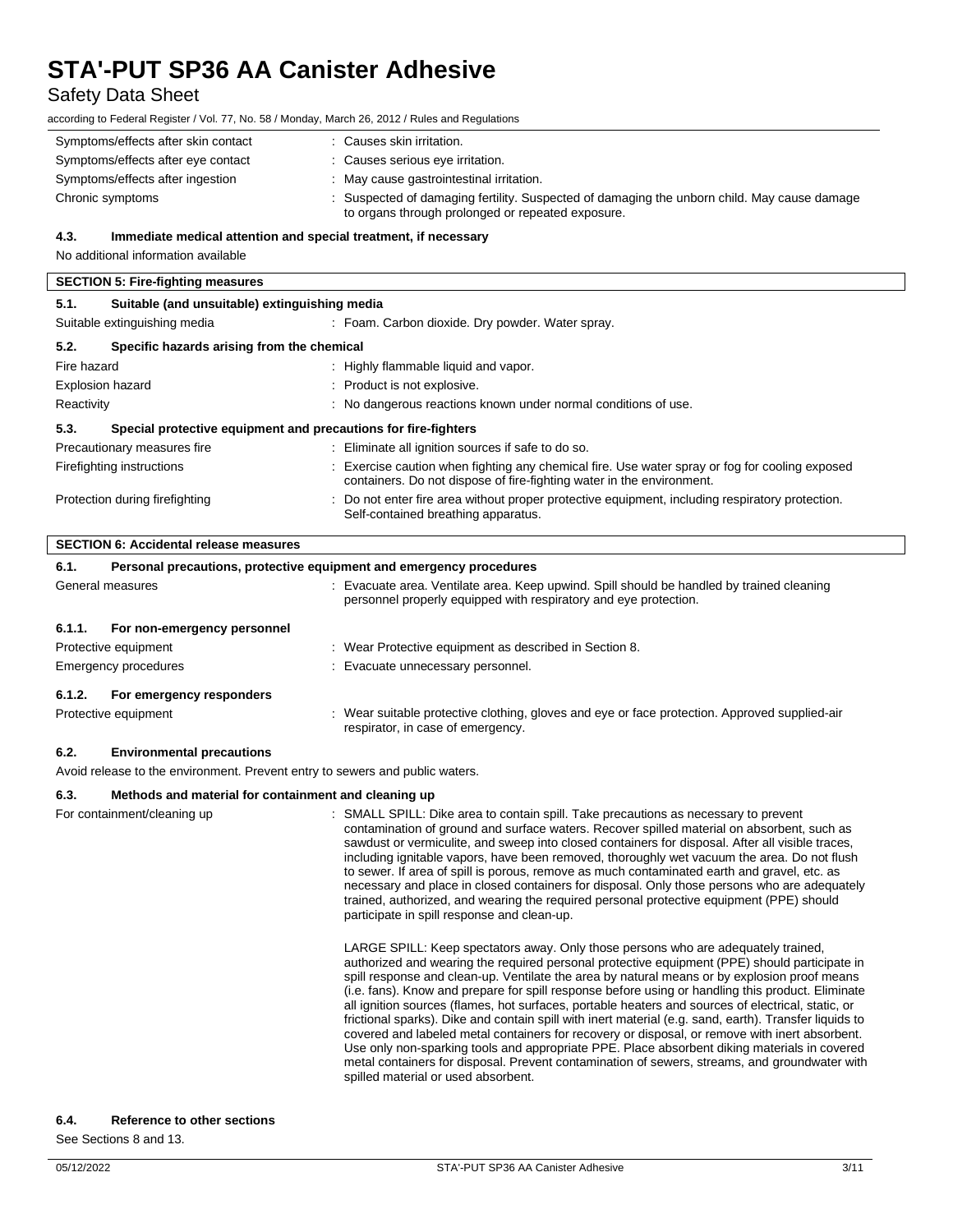Safety Data Sheet

according to Federal Register / Vol. 77, No. 58 / Monday, March 26, 2012 / Rules and Regulations

### **SECTION 7: Handling and storage**

### **7.1. Precautions for safe handling**

| Precautions for safe handling                                        | : For professional or industrial use only. Follow label instructions. Keep out of reach of children.<br>Not for consumption. No smoking. Do not breathe vapors. Avoid contact with body. Turn off all<br>pilot lights, flames, stoves, heaters, electric motors, welding equipment and other sources of<br>ignition. Empty containers must not be washed and re-used for any purpose. Contact lens<br>wearers must wear protective eye wear around chemical vapors and liquid. Wash hands<br>thoroughly after handling. Flammable vapors may cause flash fire or ignite explosively. To<br>prevent build-up of vapors, use adequate natural and/or mechanical ventilation (e.g. open all<br>windows and doors to achieve cross ventilation). Containers may be hazardous when empty.<br>Never use welding or cutting torch on or near container. Do not cut, drill, grind, or expose<br>containers to heat, sparks, static electricity or other source of ignition. Explosion may occur<br>causing injury or death |
|----------------------------------------------------------------------|--------------------------------------------------------------------------------------------------------------------------------------------------------------------------------------------------------------------------------------------------------------------------------------------------------------------------------------------------------------------------------------------------------------------------------------------------------------------------------------------------------------------------------------------------------------------------------------------------------------------------------------------------------------------------------------------------------------------------------------------------------------------------------------------------------------------------------------------------------------------------------------------------------------------------------------------------------------------------------------------------------------------|
| Conditions for safe storage, including any incompatibilities<br>7.2. |                                                                                                                                                                                                                                                                                                                                                                                                                                                                                                                                                                                                                                                                                                                                                                                                                                                                                                                                                                                                                    |
| Technical measures                                                   | : Ground/bond container and receiving equipment. Ensure adequate ventilation, especially in<br>confined areas.                                                                                                                                                                                                                                                                                                                                                                                                                                                                                                                                                                                                                                                                                                                                                                                                                                                                                                     |
| Storage conditions                                                   | Store in original container. Keep container closed when not in use. Containers which are<br>opened should be properly resealed and kept upright to prevent leakage. Store in a dry, cool<br>and well-ventilated place.                                                                                                                                                                                                                                                                                                                                                                                                                                                                                                                                                                                                                                                                                                                                                                                             |
| Incompatible materials                                               | Strong oxidizing agents. Strong acids. Strong bases.                                                                                                                                                                                                                                                                                                                                                                                                                                                                                                                                                                                                                                                                                                                                                                                                                                                                                                                                                               |
| Heat and ignition sources                                            | : Avoid ignition sources.                                                                                                                                                                                                                                                                                                                                                                                                                                                                                                                                                                                                                                                                                                                                                                                                                                                                                                                                                                                          |

# **SECTION 8: Exposure controls/personal protection**

## **8.1. Control parameters**

| Acetone (67-64-1) |                                |                                                                                                                                               |
|-------------------|--------------------------------|-----------------------------------------------------------------------------------------------------------------------------------------------|
| <b>ACGIH</b>      | <b>ACGIH OEL TWA [ppm]</b>     | 500 ppm                                                                                                                                       |
| <b>ACGIH</b>      | <b>ACGIH OEL STEL [ppm]</b>    | 750 ppm                                                                                                                                       |
| <b>ACGIH</b>      | Remark (ACGIH)                 | TLV® Basis: URT & eye irr; CNS impair.<br>Notations: A4 (Not classifiable as a<br>Human Carcinogen); BEI                                      |
| <b>ACGIH</b>      | Regulatory reference           | <b>ACGIH 2022</b>                                                                                                                             |
| <b>OSHA</b>       | OSHA PEL TWA [1]               | 2400 mg/m <sup>3</sup>                                                                                                                        |
| <b>OSHA</b>       | OSHA PEL TWA [2]               | 1000 ppm                                                                                                                                      |
| <b>OSHA</b>       | OSHA PEL STEL [1]              | 2400 mg/m <sup>3</sup> (The acetone STEL does not<br>apply to the cellulose acetate fiber<br>industry. It is in effect for all other sectors) |
| OSHA              | OSHA PEL STEL [2]              | 1000 ppm                                                                                                                                      |
| <b>OSHA</b>       | Regulatory reference (US-OSHA) | <b>OSHA Annotated Table Z-1</b>                                                                                                               |
| <b>IDLH</b>       | <b>IDLH</b> [ppm]              | 2500 ppm (10% LEL)                                                                                                                            |
| <b>NIOSH</b>      | NIOSH REL TWA                  | 590 mg/m <sup>3</sup>                                                                                                                         |
| <b>NIOSH</b>      | NIOSH REL TWA [ppm]            | 250 ppm                                                                                                                                       |
| Hexane (110-54-3) |                                |                                                                                                                                               |
| <b>ACGIH</b>      | <b>ACGIH OEL TWA [ppm]</b>     | 50 ppm                                                                                                                                        |
| <b>ACGIH</b>      | Remark (ACGIH)                 | TLV® Basis: CNS impair; peripheral<br>neuropathy; eye irr. Notations: Skin; BEI                                                               |
| <b>ACGIH</b>      | Regulatory reference           | <b>ACGIH 2022</b>                                                                                                                             |
| <b>OSHA</b>       | OSHA PEL TWA [1]               | 1800 mg/m <sup>3</sup>                                                                                                                        |
| <b>OSHA</b>       | OSHA PEL TWA [2]               | 500 ppm                                                                                                                                       |
| <b>OSHA</b>       | Regulatory reference (US-OSHA) | <b>OSHA Annotated Table Z-1</b>                                                                                                               |
| <b>IDLH</b>       | IDLH [ppm]                     | 1100 ppm (10% LEL)                                                                                                                            |
| <b>NIOSH</b>      | NIOSH REL TWA                  | $180 \text{ mg/m}^3$                                                                                                                          |
| <b>NIOSH</b>      | NIOSH REL TWA [ppm]            | 50 ppm                                                                                                                                        |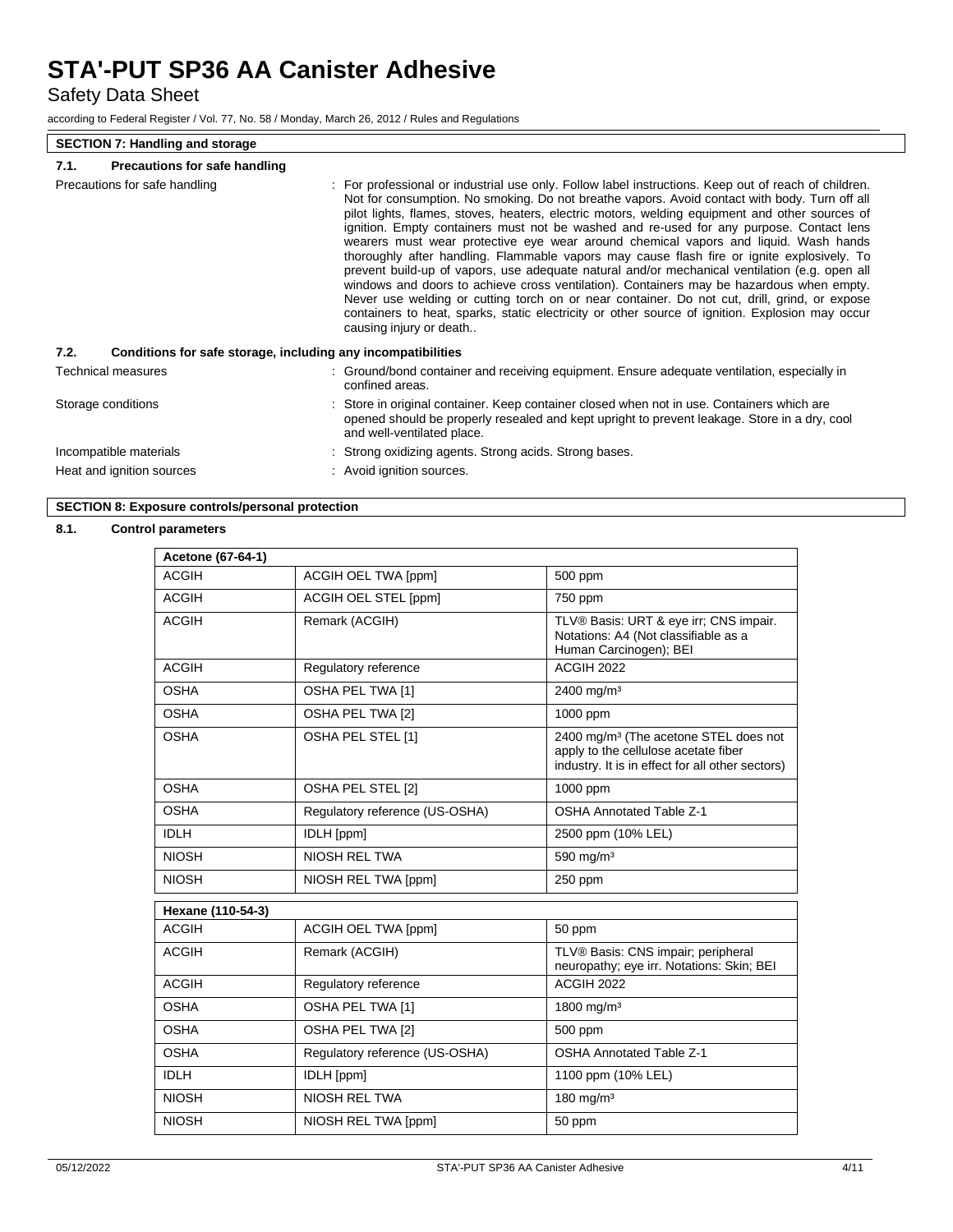Safety Data Sheet

according to Federal Register / Vol. 77, No. 58 / Monday, March 26, 2012 / Rules and Regulations

|                                                                                  | n-Heptane (142-82-5) |                                                |  |  |  |
|----------------------------------------------------------------------------------|----------------------|------------------------------------------------|--|--|--|
| <b>ACGIH</b>                                                                     | ACGIH OEL TWA [ppm]  | 400 ppm                                        |  |  |  |
| <b>ACGIH</b>                                                                     | ACGIH OEL STEL [ppm] | 500 ppm (listed under Heptane, all<br>isomers) |  |  |  |
| <b>ACGIH</b>                                                                     | Remark (ACGIH)       | TLV® Basis: CNS impair; URT irr                |  |  |  |
| <b>ACGIH</b>                                                                     | Regulatory reference | <b>ACGIH 2022</b>                              |  |  |  |
| <b>OSHA</b>                                                                      | OSHA PEL TWA [1]     | 2000 mg/m <sup>3</sup>                         |  |  |  |
| <b>OSHA</b>                                                                      | OSHA PEL TWA [2]     | 500 ppm                                        |  |  |  |
| <b>OSHA</b>                                                                      | OSHA PEL STEL [1]    | 2000 mg/m <sup>3</sup>                         |  |  |  |
| <b>OSHA</b>                                                                      | OSHA PEL STEL [2]    | 500 ppm                                        |  |  |  |
| <b>OSHA</b><br><b>OSHA Annotated Table Z-1</b><br>Regulatory reference (US-OSHA) |                      |                                                |  |  |  |
| Methylcyclopentane (96-37-7)                                                     |                      |                                                |  |  |  |
| <b>OSHA</b><br>Remark (OSHA)<br>OELs not established                             |                      |                                                |  |  |  |
| <b>Cyclohexane (110-82-7)</b>                                                    |                      |                                                |  |  |  |
| <b>ACGIH</b>                                                                     | ACGIH OEL TWA [ppm]  | 100 ppm                                        |  |  |  |
| <b>ACGIH</b>                                                                     | Remark (ACGIH)       | TLV® Basis: CNS impair                         |  |  |  |
| <b>ACGIH</b><br>Regulatory reference                                             |                      | <b>ACGIH 2022</b>                              |  |  |  |
| <b>OSHA</b><br>OSHA PEL TWA [1]                                                  |                      | 1050 mg/m <sup>3</sup>                         |  |  |  |
| <b>OSHA</b><br>OSHA PEL TWA [2]                                                  |                      | 300 ppm                                        |  |  |  |
| <b>OSHA</b><br>Regulatory reference (US-OSHA)                                    |                      | <b>OSHA Annotated Table Z-1</b>                |  |  |  |
| <b>IDLH</b>                                                                      | <b>IDLH</b> [ppm]    | 1300 ppm (10% LEL)                             |  |  |  |
| <b>NIOSH</b>                                                                     | <b>NIOSH REL TWA</b> | 1050 mg/m <sup>3</sup>                         |  |  |  |
| <b>NIOSH</b>                                                                     | NIOSH REL TWA [ppm]  | 300 ppm                                        |  |  |  |

# **8.2. Appropriate engineering controls**

Appropriate engineering controls : Provide adequate general and local exhaust ventilation. Use process enclosures, local exhaust ventilation, or other engineering controls to control airborne levels below recommended exposure limits. Use explosion-proof equipment with flammable materials. Ensure adequate ventilation, especially in confined areas.

### **8.3. Individual protection measures/Personal protective equipment**

**Personal protective equipment symbol(s):**



#### **Personal protective equipment:**

Gloves. Protective goggles. Wear chemically impervious apron over labcoat and full coverage clothing. Insufficient ventilation: wear respiratory protection.

#### **Hand protection:**

Use gloves chemically resistant to this material when prolonged or repeated contact could occur. Gloves should be classified under Standard EN 374 or ASTM F1296. Suggested glove materials are: Neoprene, Nitrile/butadiene rubber, Polyethylene, Ethyl vinyl alcohol laminate, PVC or vinyl. Suitable gloves for this specific application can be recommended by the glove supplier.

#### **Eye protection:**

Wear eye protection, including chemical splash goggles and a face shield when possibility exists for eye contact due to spraying liquid or airborne particles.

#### **Skin and body protection:**

Wear long sleeves, and chemically impervious PPE/coveralls to minimize bodily exposure.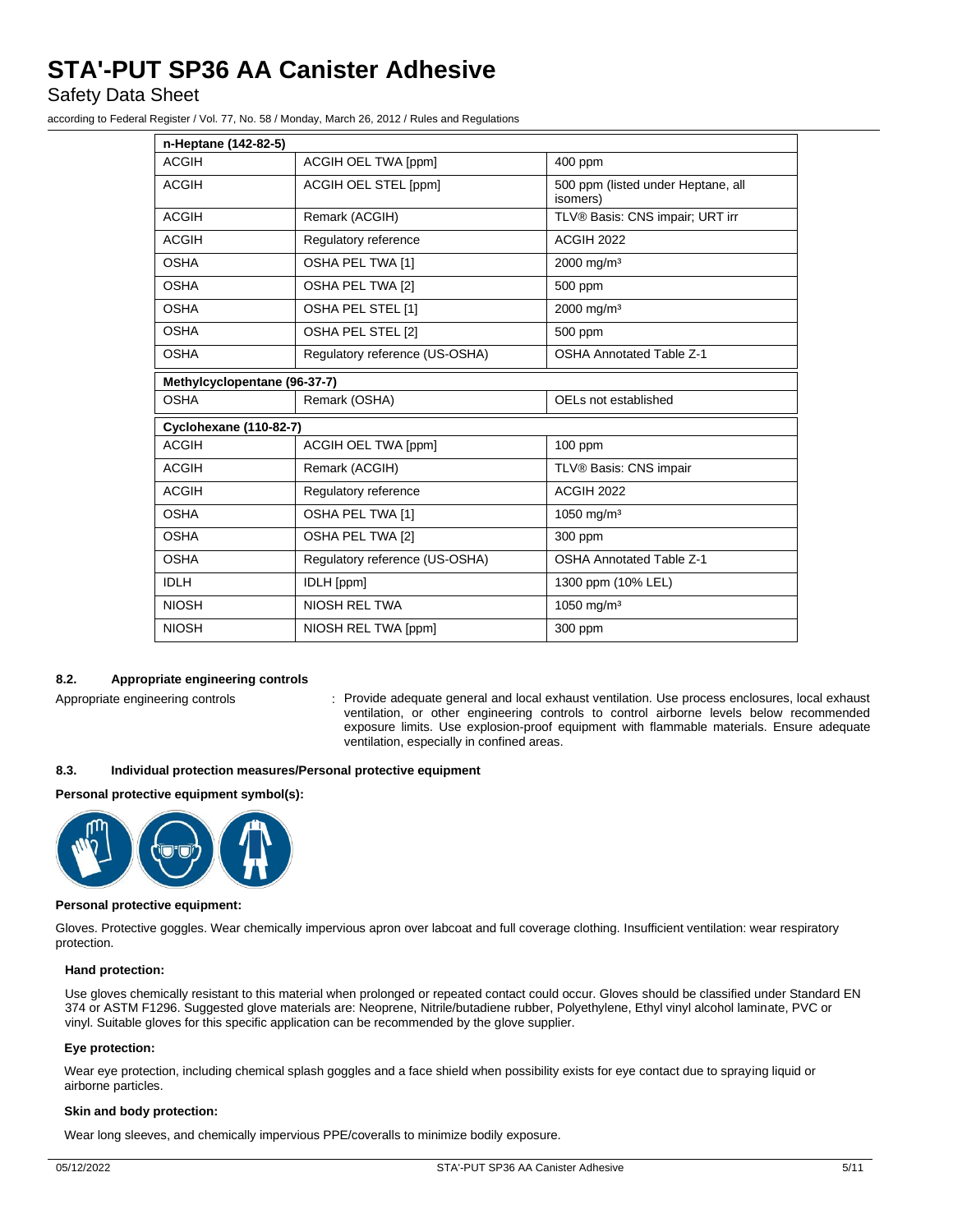# Safety Data Sheet

according to Federal Register / Vol. 77, No. 58 / Monday, March 26, 2012 / Rules and Regulations

## **Respiratory protection:**

Use NIOSH (or other equivalent national standard) -approved dust/particulate respirator. Where vapor, mist, or dust exceed PELs or other applicable OELs, use NIOSH-approved respiratory protective equipment.

### **SECTION 9: Physical and chemical properties**

| Information on basic physical and chemical properties       |
|-------------------------------------------------------------|
| : Liquid                                                    |
| <b>Translucent liquid</b>                                   |
| : Clear                                                     |
| : Solvent-like                                              |
| : No data available                                         |
| : Not determined                                            |
| : No data available                                         |
| : No data available                                         |
| : 56.1 – 90 °C (133 – 194 °F)                               |
| : $-23 °C (-9.4F)$                                          |
| : No data available                                         |
| : No data available                                         |
| : No data available                                         |
| : No data available                                         |
| : No data available                                         |
| $: 6.6$ lb/gal                                              |
| : No data available                                         |
| : No data available                                         |
| No data available                                           |
| : No data available                                         |
| : Not applicable                                            |
| No data available                                           |
| : No data available                                         |
| : No data available                                         |
| : No data available                                         |
|                                                             |
| 416.2 g/L (3.47 lbs/gal) EPA Method 24 VOC<br>÷             |
| Photochemically Reactive Only VOC: 308.1 g/L (2.57 lbs/gal) |
| 38.89                                                       |
|                                                             |

## **SECTION 10: Stability and reactivity**

## **10.1. Reactivity**

No dangerous reactions known under normal conditions of use.

#### **10.2. Chemical stability**

Stable under recommended handling and storage conditions (see section 7).

### **10.3. Possibility of hazardous reactions**

None under normal use.

### **10.4. Conditions to avoid**

None under normal use.

#### **10.5. Incompatible materials**

None known.

#### **10.6. Hazardous decomposition products**

Under normal conditions of storage and use, hazardous decomposition products should not be produced.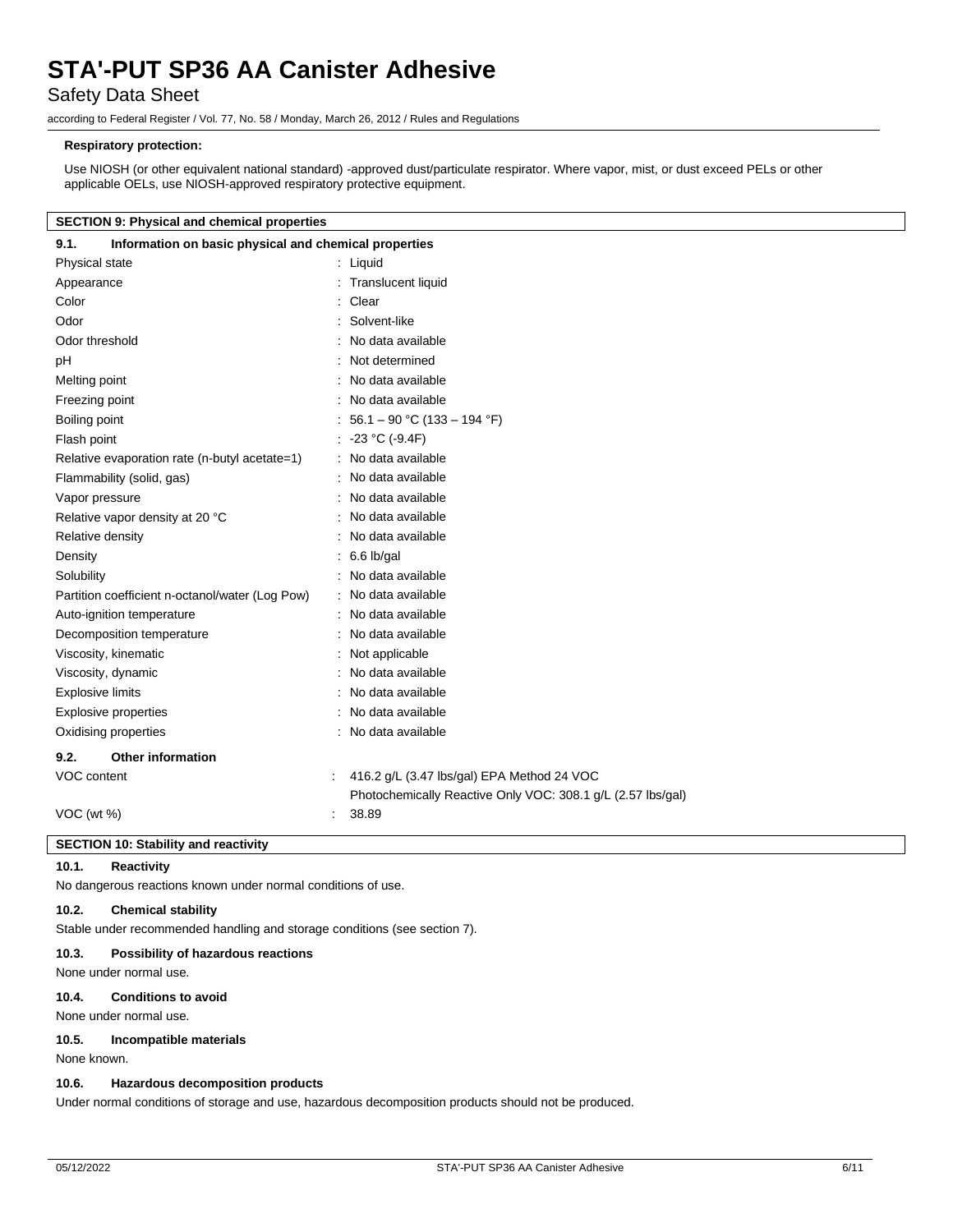Safety Data Sheet

according to Federal Register / Vol. 77, No. 58 / Monday, March 26, 2012 / Rules and Regulations

| <b>SECTION 11: Toxicological information</b>                                                                              |                                                                                                     |  |
|---------------------------------------------------------------------------------------------------------------------------|-----------------------------------------------------------------------------------------------------|--|
| 11.1.<br>Information on toxicological effects                                                                             |                                                                                                     |  |
| Acute toxicity (oral)                                                                                                     | : Not classified                                                                                    |  |
| Acute toxicity (dermal)                                                                                                   | : Not classified                                                                                    |  |
| Acute toxicity (inhalation)                                                                                               | : Not classified                                                                                    |  |
| Acetone (67-64-1)                                                                                                         |                                                                                                     |  |
| LD50 oral rat                                                                                                             | 5800 mg/kg                                                                                          |  |
| LD50 dermal rat                                                                                                           | > 15700 mg/kg                                                                                       |  |
| LD50 dermal rabbit                                                                                                        | > 15700 mg/kg                                                                                       |  |
| LC50 Inhalation - Rat                                                                                                     | 50100 mg/m <sup>3</sup> 8 h                                                                         |  |
| LC50 Inhalation - Rat (Vapours)                                                                                           | 76 mg/l Source: ECHA                                                                                |  |
| ATE CA (vapours)                                                                                                          | 50.1 mg/l/4h                                                                                        |  |
| ATE CA (dust, mist)                                                                                                       | 50.1 mg/l/4h                                                                                        |  |
| Hexane (110-54-3)                                                                                                         |                                                                                                     |  |
| LD50 oral rat                                                                                                             | 25 g/kg                                                                                             |  |
| LD50 dermal rat                                                                                                           | > 2000 mg/kg Source: ECHA                                                                           |  |
| LD50 dermal rabbit                                                                                                        | 3000 mg/kg                                                                                          |  |
| LC50 Inhalation - Rat [ppm]                                                                                               | 48000 ppm/4h                                                                                        |  |
| ATE CA (Dermal)                                                                                                           | 3000 mg/kg bodyweight                                                                               |  |
| ATE CA (Gases (except aerosol dispensers and<br>lighters))                                                                | 48000 ppmv/4h                                                                                       |  |
| n-Heptane (142-82-5)                                                                                                      |                                                                                                     |  |
| LD50 oral rat                                                                                                             | 5000 mg/kg                                                                                          |  |
| LD50 dermal rat                                                                                                           | 2800 - 3100 mg/kg bodyweight Animal: rat, Remarks on results: other:                                |  |
| LD50 dermal rabbit                                                                                                        | 3000 mg/kg                                                                                          |  |
| LC50 Inhalation - Rat                                                                                                     | 103 g/m <sup>3</sup> 4h                                                                             |  |
| ATE CA (oral)                                                                                                             | 5000 mg/kg bodyweight                                                                               |  |
| ATE CA (Dermal)                                                                                                           | 3000 mg/kg bodyweight                                                                               |  |
| ATE CA (vapours)                                                                                                          | 103 mg/l/4h                                                                                         |  |
| ATE CA (dust, mist)                                                                                                       | 103 mg/l/4h                                                                                         |  |
| Cyclohexane (110-82-7)                                                                                                    |                                                                                                     |  |
| LD50 oral rat                                                                                                             | 12705 mg/kg                                                                                         |  |
| LD50 dermal rabbit                                                                                                        | > 2000 mg/kg                                                                                        |  |
| LC50 Inhalation - Rat                                                                                                     | 13.9 mg/l/4h                                                                                        |  |
| Skin corrosion/irritation<br>Serious eye damage/irritation<br>Respiratory or skin sensitisation<br>Germ cell mutagenicity | : Causes skin irritation.<br>Causes serious eye irritation.<br>: Not classified<br>: Not classified |  |
| Carcinogenicity                                                                                                           | : Not classified                                                                                    |  |
| Reproductive toxicity                                                                                                     | : Suspected of damaging fertility or the unborn child.                                              |  |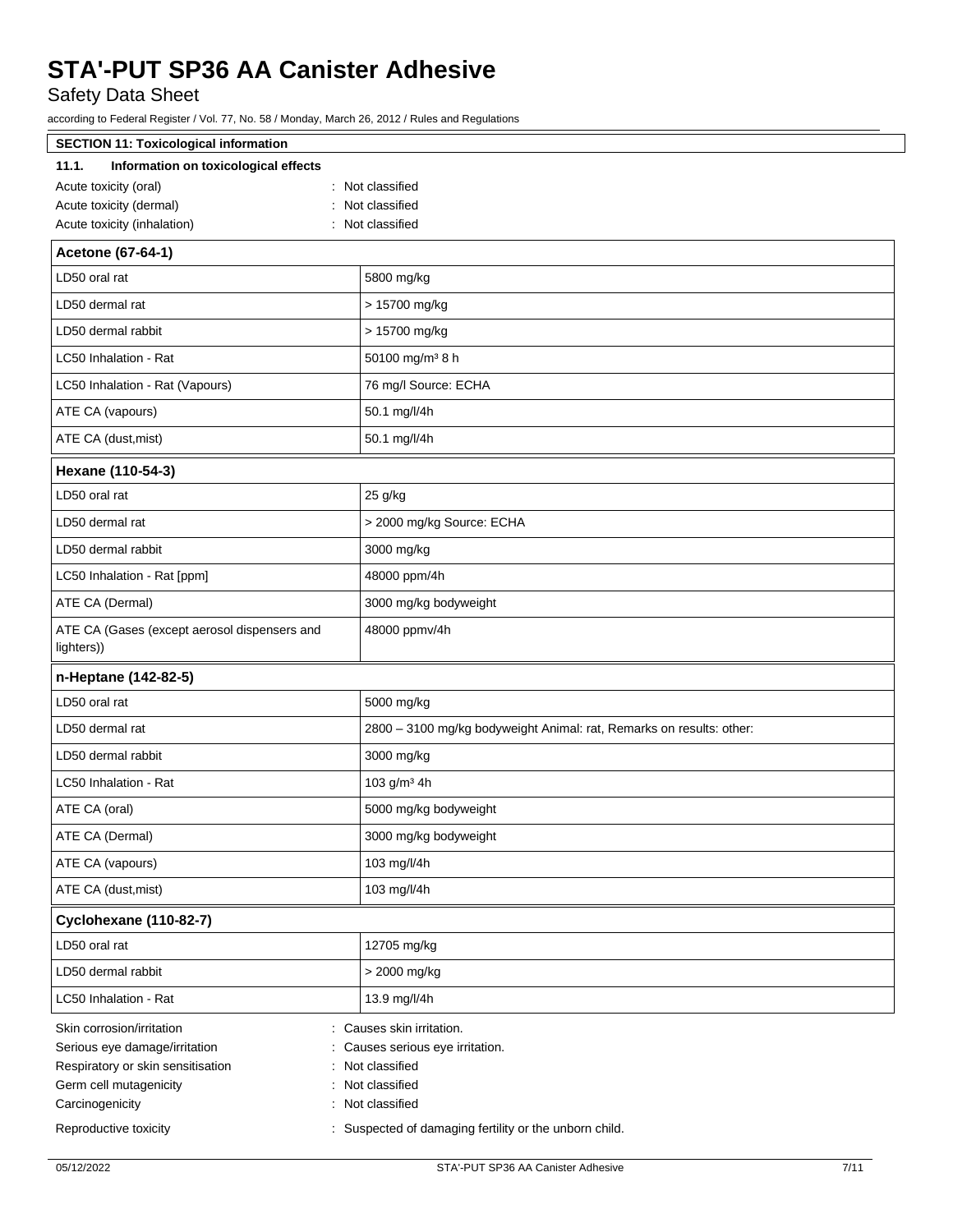# Safety Data Sheet

according to Federal Register / Vol. 77, No. 58 / Monday, March 26, 2012 / Rules and Regulations

| STOT-single exposure                      | : May cause drowsiness or dizziness.                                                                                                                                                                                                                                    |
|-------------------------------------------|-------------------------------------------------------------------------------------------------------------------------------------------------------------------------------------------------------------------------------------------------------------------------|
| STOT-repeated exposure                    | : May cause damage to organs through prolonged or repeated exposure.                                                                                                                                                                                                    |
| Aspiration hazard                         | : May be fatal if swallowed and enters airways.                                                                                                                                                                                                                         |
| Viscosity, kinematic                      | $\therefore$ Not applicable                                                                                                                                                                                                                                             |
| Symptoms/effects                          | : Causes skin irritation. Causes serious eye irritation. Suspected of damaging fertility or the<br>unborn child. May be fatal if swallowed and enters airways. May cause drowsiness or<br>dizziness. May cause damage to organs through prolonged or repeated exposure. |
| Symptoms/effects after inhalation         | : May be fatal if swallowed and enters airways.                                                                                                                                                                                                                         |
| Symptoms/effects after skin contact       | : Causes skin irritation.                                                                                                                                                                                                                                               |
| Symptoms/effects after eye contact        | : Causes serious eye irritation.                                                                                                                                                                                                                                        |
| Symptoms/effects after ingestion          | : May cause gastrointestinal irritation.                                                                                                                                                                                                                                |
| Chronic symptoms                          | : Suspected of damaging fertility. Suspected of damaging the unborn child. May cause damage<br>to organs through prolonged or repeated exposure.                                                                                                                        |
| <b>SECTION 12: Ecological information</b> |                                                                                                                                                                                                                                                                         |

# **SECTION 12: Ecological information**

| 12.1.<br>Toxicity                                             |                                                    |
|---------------------------------------------------------------|----------------------------------------------------|
| Ecology - general                                             | : No data available.                               |
| Hazardous to the aquatic environment, short-<br>term (acute)  | Toxic to aquatic life.                             |
| Hazardous to the aquatic environment, long-<br>term (chronic) | : Toxic to aquatic life with long lasting effects. |
| 12.2.<br>Persistence and degradability                        |                                                    |
| No additional information available                           |                                                    |
| <b>Bioaccumulative potential</b><br>12.3.                     |                                                    |
| No additional information available                           |                                                    |
| 12.4.<br>Mobility in soil                                     |                                                    |
| No additional information available                           |                                                    |
| 12.5.<br>Other adverse effects                                |                                                    |
| Other adverse effects                                         | : No data available.                               |
|                                                               |                                                    |
| <b>SECTION 13: Disposal considerations</b>                    |                                                    |

| <b>Disposal methods</b><br>13.1.           |                                                                                                                                                                        |
|--------------------------------------------|------------------------------------------------------------------------------------------------------------------------------------------------------------------------|
| Waste treatment methods                    | : Do not discharge to public wastewater systems without permit of pollution control authorities.<br>No discharge to surface waters is allowed without an NPDES permit. |
| Product/Packaging disposal recommendations | : Dispose in a safe manner in accordance with local/national regulations. Do not allow the<br>product to be released into the environment.                             |
| <b>SECTION 14: Transport information</b>   |                                                                                                                                                                        |
| In accordance with DOT                     |                                                                                                                                                                        |
| Transport document description (DOT)       | : UN3501 Chemical under pressure, flammable, n.o.s. (contains Acetone, Hexane), 2.1                                                                                    |
| UN-No.(DOT)                                | : UN3501                                                                                                                                                               |
| Proper Shipping Name (DOT)                 | : Chemical under pressure, flammable, n.o.s.                                                                                                                           |
|                                            | contains Acetone, Hexane                                                                                                                                               |
| Class (DOT)                                | : 2.1 - Class 2.1 - Flammable gas 49 CFR 173.115                                                                                                                       |
| Hazard labels (DOT)                        | : 2.1 Flammable gas                                                                                                                                                    |
|                                            |                                                                                                                                                                        |

Dangerous for the environment : Yes

 $\overline{\phantom{a}}$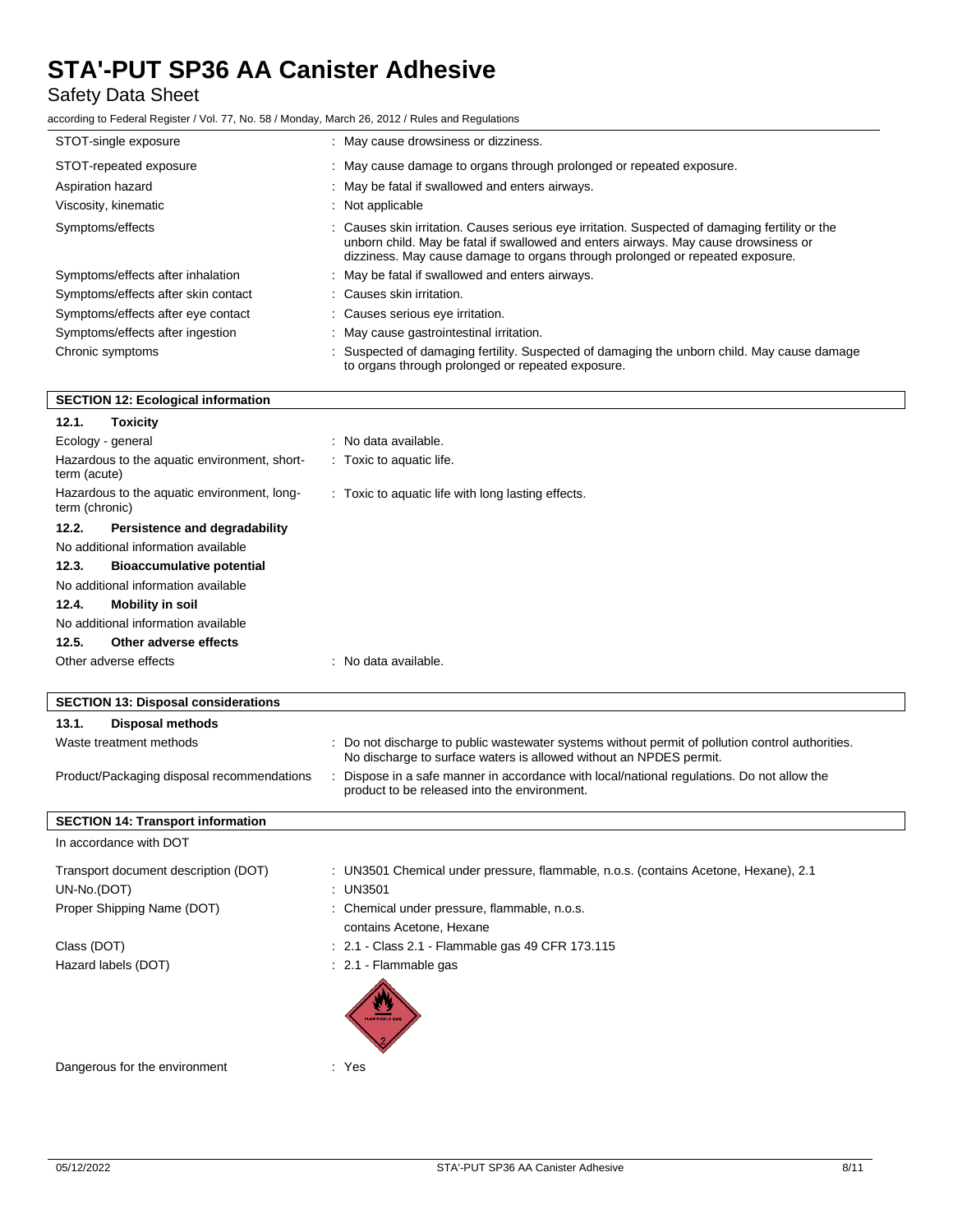Safety Data Sheet

according to Federal Register / Vol. 77, No. 58 / Monday, March 26, 2012 / Rules and Regulations

| Marine pollutant                                                                | : Yes                                                                                                                                                                                                                                                                                                                                                          |
|---------------------------------------------------------------------------------|----------------------------------------------------------------------------------------------------------------------------------------------------------------------------------------------------------------------------------------------------------------------------------------------------------------------------------------------------------------|
|                                                                                 |                                                                                                                                                                                                                                                                                                                                                                |
| DOT Quantity Limitations Passenger aircraft/rail : Forbidden<br>(49 CFR 173.27) |                                                                                                                                                                                                                                                                                                                                                                |
| DOT Quantity Limitations Cargo aircraft only (49 : 75 kg)<br>CFR 175.75)        |                                                                                                                                                                                                                                                                                                                                                                |
| DOT Vessel Stowage Location                                                     | : D - The material must be stowed "on deck only" on a cargo vessel and on a passenger vessel<br>carrying a number of passengers limited to not more than the larger of 25 passengers or one<br>passenger per each 3 m of overall vessel length, but the material is prohibited on passenger<br>vessels in which the limiting number of passengers is exceeded. |
| DOT Vessel Stowage Other                                                        | : 40 - Stow "clear of living quarters"                                                                                                                                                                                                                                                                                                                         |
| Emergency Response Guide (ERG) Number                                           | : 115                                                                                                                                                                                                                                                                                                                                                          |
| Other information                                                               | : No supplementary information available.                                                                                                                                                                                                                                                                                                                      |
| Transport by sea (IMDG)                                                         |                                                                                                                                                                                                                                                                                                                                                                |
| Transport document description (IMDG)                                           | : UN 3501 CHEMICAL UNDER PRESSURE, FLAMMABLE, N.O.S. (contains Acetone, Hexane),<br>2.1                                                                                                                                                                                                                                                                        |
| UN-No. (IMDG)                                                                   | 3501                                                                                                                                                                                                                                                                                                                                                           |
| Proper Shipping Name (IMDG)                                                     | CHEMICAL UNDER PRESSURE, FLAMMABLE, N.O.S.                                                                                                                                                                                                                                                                                                                     |
| Class (IMDG)                                                                    | 2 - Gases                                                                                                                                                                                                                                                                                                                                                      |
| Limited quantities (IMDG)                                                       | $\overline{0}$                                                                                                                                                                                                                                                                                                                                                 |
| Marine pollutant                                                                | : Yes                                                                                                                                                                                                                                                                                                                                                          |
|                                                                                 |                                                                                                                                                                                                                                                                                                                                                                |
| Air transport (IATA)                                                            |                                                                                                                                                                                                                                                                                                                                                                |
| Transport document description (IATA)                                           | : UN 3501 Chemical under pressure, flammable, n.o.s. (contains Acetone, Hexane), 2.1                                                                                                                                                                                                                                                                           |
| UN-No. (IATA)                                                                   | 3501                                                                                                                                                                                                                                                                                                                                                           |
| Proper Shipping Name (IATA)                                                     | Chemical under pressure, flammable, n.o.s.                                                                                                                                                                                                                                                                                                                     |
| Class (IATA)                                                                    | $: 2 - \text{Gases}$                                                                                                                                                                                                                                                                                                                                           |

# **SECTION 15: Regulatory information**

# **15.1. US Federal regulations**

# **STA'-PUT SP36 AA Canister Adhesive**

All chemical substances in this product are listed as "Active" in the EPA (Environmental Protection Agency) "TSCA Inventory Notification (Active-Inactive) Requirements Rule" ("the Final Rule") of Feb. 2019, as amended Feb. 2021, or are otherwise exempt or regulated by other agencies such as FDA or FIFRA

| SARA Section 311/312 Hazard Classes | Physical hazard: Flammable (gases, aerosols, liquids, or solids |
|-------------------------------------|-----------------------------------------------------------------|
|                                     | Health hazard - Skin corrosion or Irritation                    |
|                                     | Health hazard - Serious eye damage or eye irritation            |
|                                     | Health hazard - Aspiration hazard;                              |
|                                     | Health hazard - Reproductive toxicity                           |

| Acetone (67-64-1)                                                           |         |  |  |
|-----------------------------------------------------------------------------|---------|--|--|
| Not subject to reporting requirements of the United States SARA Section 313 |         |  |  |
| CERCLA RQ<br>5000 lb                                                        |         |  |  |
| Hexane (110-54-3)                                                           |         |  |  |
| Subject to reporting requirements of United States SARA Section 313         |         |  |  |
| CERCLA RQ                                                                   | 5000 lb |  |  |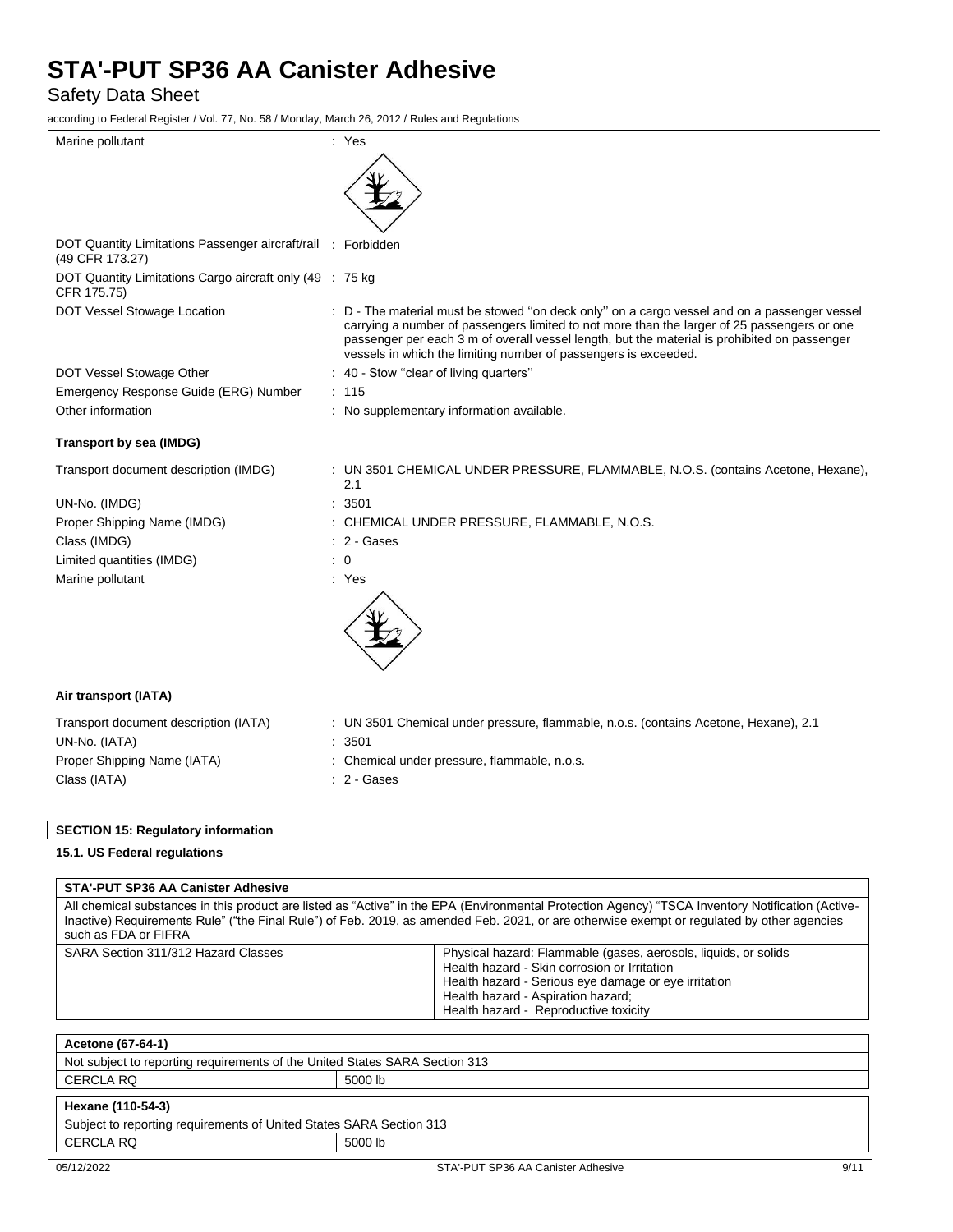Safety Data Sheet

according to Federal Register / Vol. 77, No. 58 / Monday, March 26, 2012 / Rules and Regulations

| Cyclohexane (110-82-7)                                              |         |
|---------------------------------------------------------------------|---------|
| Subject to reporting requirements of United States SARA Section 313 |         |
| CERCLA RQ                                                           | 1000 lb |
|                                                                     |         |

## **15.2. International regulations**

No additional information available

#### **15.3. US State regulations**

This product does not contain any substances known to the state of California to cause cancer and/or reproductive harm

**WARNING:** This product can expose you to Benzene, which is known to the State of California to cause cancer and birth defects or other reproductive harm. For more information go to www.P65Warnings.ca.gov.

| Component          | Carcinogenicity | Developmental<br>toxicity | Reproductive<br>toxicity male | Reproductive<br>toxicity<br>female | No significant<br>risk level (NSRL)                       | <b>Maximum</b><br>allowable<br>dose level<br>(MADL) |
|--------------------|-----------------|---------------------------|-------------------------------|------------------------------------|-----------------------------------------------------------|-----------------------------------------------------|
| Hexane (110-54-3)  |                 |                           | X                             |                                    |                                                           | 28000 µg/day<br>oral                                |
| Benzene (71-43-2)  | Χ               |                           | х                             |                                    | $6.4 \mu g/day$ (oral);<br>$13 \mu g/day$<br>(inhalation) | 24 µg/day<br>(oral); 49<br>µg/day<br>(inhalation)   |
| Toluene (108-88-3) |                 | X                         |                               |                                    |                                                           | $7000 \mu g/day$                                    |

| Component                    | State or local regulations                                                                                                                                                                |
|------------------------------|-------------------------------------------------------------------------------------------------------------------------------------------------------------------------------------------|
|                              |                                                                                                                                                                                           |
| Acetone (67-64-1)            | U.S. - New Jersey - Right to Know Hazardous Substance List; U.S. - Pennsylvania -<br>RTK (Right to Know) List                                                                             |
| Nitrogen (7727-37-9)         | U.S. - Massachusetts - Right To Know List; U.S. - New Jersey - Right to Know<br>Hazardous Substance List; U.S. - Pennsylvania - RTK (Right to Know) List                                  |
| Hexane (110-54-3)            | U.S. - New Jersey - Right to Know Hazardous Substance List; U.S. - Pennsylvania -<br>RTK (Right to Know) List                                                                             |
| n-Heptane (142-82-5)         | U.S. - New Jersey - Right to Know Hazardous Substance List; U.S. - Pennsylvania -<br>RTK (Right to Know) List                                                                             |
| Methylcyclopentane (96-37-7) | U.S. - Massachusetts - Right To Know List; U.S. - New Jersey - Right to Know<br>Hazardous Substance List; U.S. - Pennsylvania - RTK (Right to Know) List                                  |
| Cyclohexane (110-82-7)       | U.S. - Massachusetts - Right To Know List; U.S. - New Jersey - Right to Know<br>Hazardous Substance List; U.S. - Pennsylvania - RTK (Right to Know) -<br><b>Environmental Hazard List</b> |
| Benzene (71-43-2)            | U.S. - New Jersey - Right to Know Hazardous Substance List; U.S. - Pennsylvania -<br>RTK (Right to Know) List; U.S. - Massachusetts - Right To Know List                                  |
| Toluene (108-88-3)           | U.S. - New Jersey - Right to Know Hazardous Substance List; U.S. - Pennsylvania -<br>RTK (Right to Know) List; U.S. - Massachusetts - Right To Know List                                  |

## **SECTION 16: Other information**

| Other information  | : Author: SS.                                                                                                                      |  |
|--------------------|------------------------------------------------------------------------------------------------------------------------------------|--|
| NFPA health hazard | : 3 - Materials that, under emergency conditions, can cause<br>serious or permanent injury.                                        |  |
| NFPA fire hazard   | : 2 - Materials that must be moderately heated or exposed to<br>relatively high ambient temperatures before ignition can<br>occur. |  |
| NFPA reactivity    | : 0 - Material that in themselves are normally stable, even<br>under fire conditions.                                              |  |